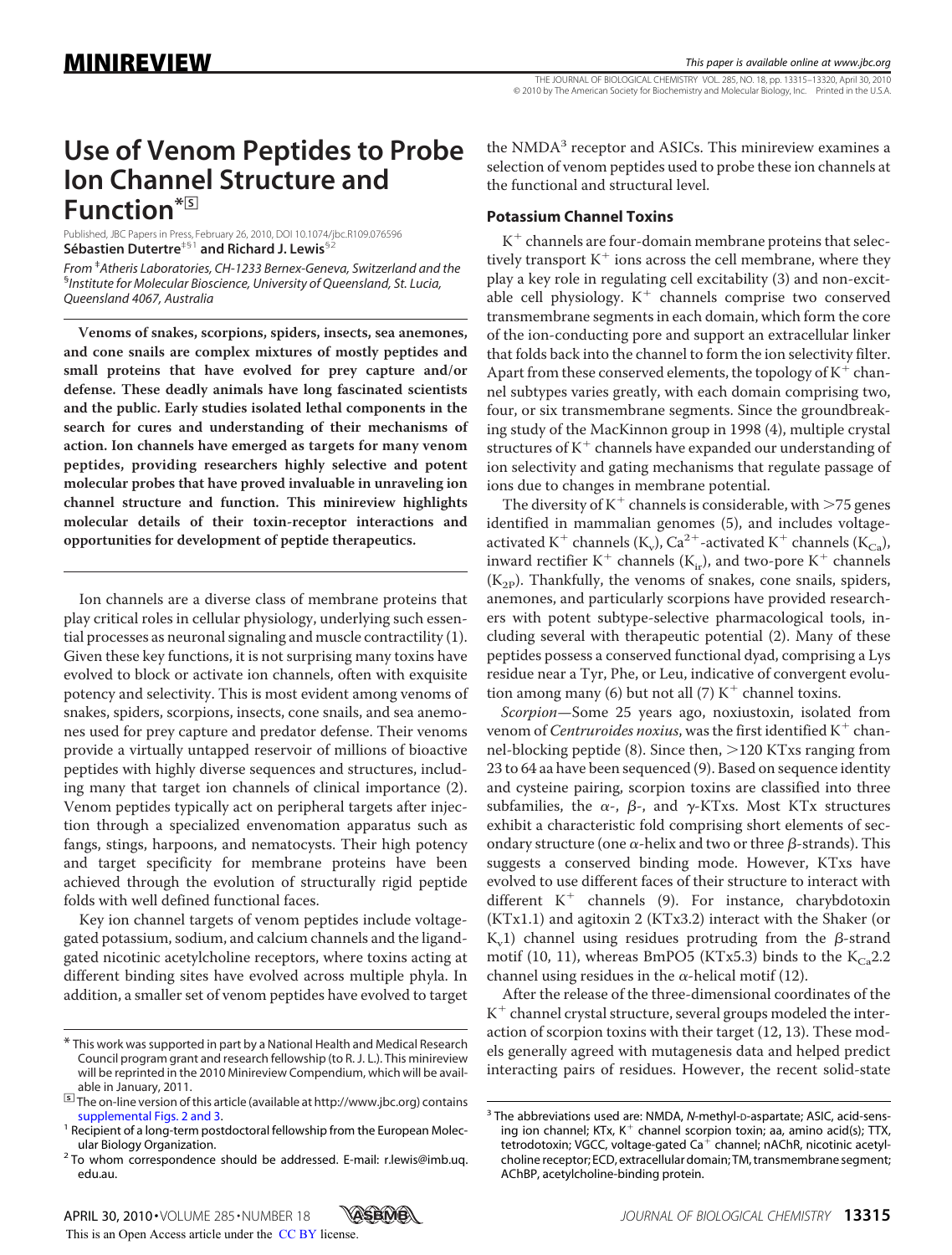

FIGURE 1. Venom peptides in complex with K<sup>+</sup> and Na<sup>+</sup> channels. Interacting residues are shown in stick representation, with toxins in *red* and the two apposing receptor subunits in *blue* and *green*. Except for the kaliotoxin-KcsA-K<sub>v</sub>1.3 complex (14), derived from solid-state NMR data, all other toxinreceptor complexes are theoretical models derived from computational simulations. *A*, scorpion, anemone, and cone snail toxin complexes with their respective  $K^+$  channels. For clarity, only the turret selectivity filter of the channel is shown for BgK-K<sub>v</sub>1.1 (16), PVIIA-Shaker (21), RIIIK-TSha1 (87), pl14a-K<sub>v</sub>1.6 (88), and natrin-K<sub>v</sub>1.3 (89) complexes. *B*, cone snail and scorpion toxin complexes with Na<sup>+</sup> channels.  $\mu$ -Conotoxin GIIIA (*Ctx-GIIIA*) is shown docked onto the selectivity filter of a Na<sub>v</sub>1.4 model (90), and scorpion toxin CssIV is shown interacting with the voltage sensor of Na<sub>v</sub>1.2 (33).

NMR structure revealed significant rearrangements and/or stabilization of specific conformations in both kaliotoxin and a chimeric  $K^+$  channel that occurred upon toxin binding (14), although the critical  $Lys^{27}$  physically occludes the pore as predicted. This mode of binding appears to be shared with some anemone and cone snail  $K^+$  channel toxins (Fig. 1A).

*Sea Anemone*—Sea anemones also have yielded a diversity of  $K<sup>+</sup>$  channel peptide inhibitors classified into three main types (15). Type 1 toxins comprise 35–37 aa constrained by three disulfide bonds and mostly target K<sub>v</sub>1 (Shaker) channels. Structure-activity studies reveal an SKY motif in both ShK (Ser<sup>20</sup>, Lys<sup>22</sup>, and Tyr<sup>23</sup>) and BgK (Ser<sup>23</sup>, Lys<sup>25</sup>, and Tyr<sup>26</sup>) toxins that are critical for binding. This SKY motif is absolutely conserved in all type 1 toxins, and docking studies based on double-mutant cycle analysis reveal a plausible mode of interaction (Fig.  $1A)$  (16). Recently, a stable and K<sub>v</sub>1.3-selective analog of ShK demonstrated potential in the treatment of autoimmune diseases such as multiple sclerosis and rheumatoid arthritis (17). Type 2 toxins, comprising 58–59 aa and three disulfide bonds, also block  $K_v 1$  channels but not as potently as type 1 toxins. Type 2 toxins belong to the Kunitz-type family of peptides and have dual  $K^+$  channel and protease inhibitory activity (18). Type 3 toxins comprise 42– 43 aa and three disulfide bonds. BDS-I and BDS-II are selective inhibitors of the K<sub>v</sub>3.4 channel, whereas APETx1 is selective for the HERG (human ether-a-gogo-related gene)  $K^+$  channel. Presently, no docking simulations have been reported for these toxins.

*Cone Snail*—Several toxins isolated from venom of *Conus* species affect  $K^+$  channels. The first discovered was  $\kappa$ -conotoxin PVIIA (27 aa) from the venom of *Conus purpurascens* and shown to inhibit the Shaker K<sup>+</sup> channel (19) through the functional dyad comprising  $Lys^7$  and Phe<sup>9</sup> plus  $Lys^{25}$  (20). A model of the  $\kappa$ -conotoxin PVIIA-Shaker K<sup>+</sup> channel complex showed a reasonable correlation with experimental data (Fig. 1*A*) (21). Interestingly,  $\kappa$ -PVIIA can reduce infarct size in rabbit hearts when administered at reperfusion (22). In contrast, the structurally unrelated  $\kappa$ M-RIIIK has a distinct binding mode (Fig. 1*A*) that is apparently not based on a functional dyad (23). A number of conopeptides with unrelated structures have been reported recently, including conkunitzin-S1, which is structurally homologous to snake dendrotoxins, and pl14a from *Conus planorbis*, which was docked onto  $K_u$ 1.6 (Fig. 1*A*).

Snake-Isolated > 20 years ago from African snakes (Den*droaspis* sp.), dendrotoxins have proved remarkable tools to study  $K^+$  channel structure and function. These peptides comprise 57– 60 aa and three disulfide bonds that stabilize a "Kunitz-type toxin" fold. Initially, the high affinity binding of dendrotoxins was exploited to isolate a  $K^+$  channel protein (24). Later, structure-activity studies of  $\alpha$ - and  $\delta$ -dendrotoxins revealed the importance of the functional dyad, and several models of the interaction of dendrotoxins with  $K^+$  channels have been proposed (25, 26). Other snake toxins also affect K<sup>+</sup> channel activity, including  $\beta$ -bungarotoxin, sarafotoxins, and the much larger natrin. Recently, natrin was docked onto K<sub>v</sub>1.3 through a small contact surface (Fig. 1A), suggesting truncated forms of natrin may yield novel channel inhibitors.

*Spider*—Spider venoms contain "gating modifier peptides" that act at  $K^+$  channels. Hanatoxin, 35-aa three-disulfide bond peptide, binds to the S3b helix of the voltage sensor paddle motif of the  $K^+$  channel (27). Other spider toxins targeting the  $K^+$  channel voltage sensor include guangxitoxin (GxTx1E), which has high affinity for  $K_v2.1$ ; stromatoxin (ScTx1) and heteroscodratoxins (HmTx1,2), which target K $\alpha$ 2 and K $\beta$ 4 channels; heteropodatoxins (HpTx1–3), phrixotoxins (PaTx1,2), and TLTx1-3, which preferentially inhibit  $K_v4$  channels; PhTx3-1, which inhibits the outward rectifier A-type  $K^+$  channel; and the Kunitz-type huwentoxin XI, which inhibits trypsin and weakly K<sub>v</sub>1.1. Interestingly, the bacterial K<sub>v</sub> channel isolated from VsTx1 (28) may allow a spider toxin- $K^+$  channel co-crystal structure to be solved.

# **Sodium Channel Toxins**

Voltage-sensitive Na<sup>+</sup> channels are four-domain membrane proteins essential for electrical signaling in cells. Nine sodium channel subtypes  $(Na, 1-9)$  have been cloned (1), including some selectively expressed in pain pathways such as Na<sub>v</sub>1.8. A number of Na<sub>v</sub> mutations that underlie genetic diseases, including epilepsy and migraines, have been identified.

Seven toxin-binding sites have been described for  $Na<sub>v</sub>$  channels (sites  $1-7$ ) that enhance or inhibit passage of Na<sup>+</sup> ions. The first  $Na<sup>+</sup>$  channel inhibitor described was TTX, a poison produced by bacteria and accumulated through the diet of puffer fish. TTX binds in the mouth of the ion-conducting pore at low nM concentrations at TTX-sensitive  $(Na_1, 1, -1.4, Na_1, 1.6,$  and Na<sub>v</sub>1.7) and  $\mu$ M concentrations at TTX-resistant (Na<sub>v</sub>1.5,  $Na<sub>v</sub>1.8$ , and  $Na<sub>v</sub>1.9$ )  $Na<sup>+</sup>$  channels. TTX and related saxitoxins

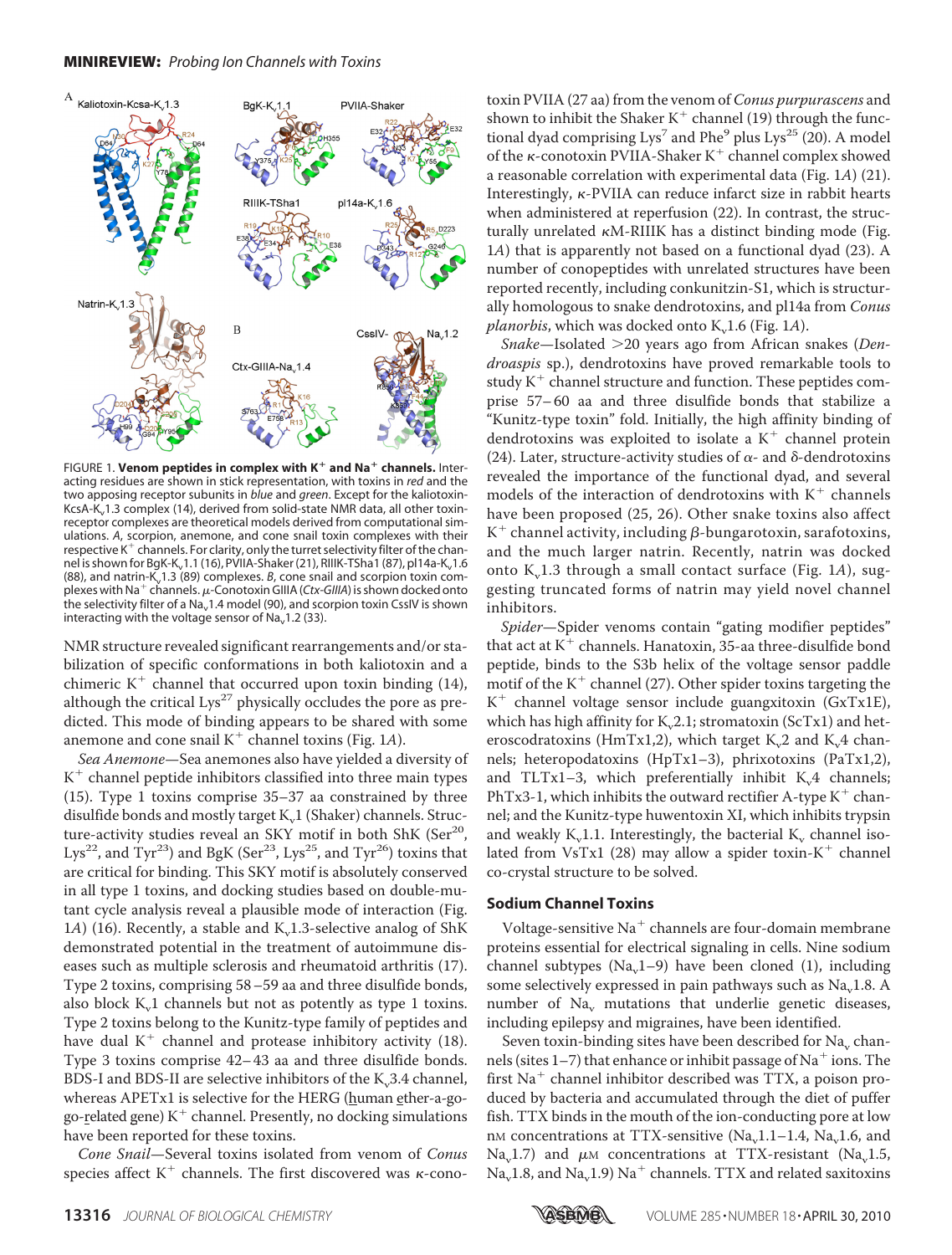produced by dinoflagellates define site 1 in the pore of the  $\alpha$ -subunit of Na<sup>+</sup> channels. Other non-peptidic Na<sup>+</sup> channel poisons include the site 2 activating alkaloid toxins from frogs and plants (batrachotoxin and veratridine), the site 5 activating dinoflagellate polyether toxins (brevetoxins and ciguatoxins) responsible for neurological shellfish poisoning and ciguatera, and the site 7 activating insect-selective plant pyrethroids. In contrast, venom peptides act at sites 1, 3, 4, and 6.

*Scorpion*—The long chain  $Na<sup>+</sup>$  channel toxins found in scorpion venom comprise  $\sim$  64 aa with four disulfide bonds that constrain a highly structured globular  $\beta \alpha \beta \beta$ -fold. Two classes of activating scorpion toxins have been characterized. The scorpion  $\alpha$ -toxins slow inactivation, and the scorpion  $\beta$ -toxins shift the voltage dependence of activation and first defined sites 3 and 4, respectively (29). Rogers *et al.* (30) provided initial details about receptor site 3 of scorpion  $\alpha$ -toxins. Combining the natural variation in peptide sequence with mutational studies is now revealing specific regions important for scorpion  $\beta$ and  $\alpha$ -toxins. For instance, details about the interaction of scorpion  $\beta$ -toxins with receptor site 4 have been uncovered by mutagenesis and double-mutant cycle analysis (31, 32), and a model depicting how a scorpion  $\beta$ -toxin might interact with the voltage sensor of Na<sub>v</sub>1.2 has been proposed (Fig. 1*B*) (33).

*Cone Snail*—The  $\mu$ -conotoxins were among the first peptide inhibitors of  $Na<sup>+</sup>$  channels identified. These small polar 16–25-aa peptides possess a tightly folded globular structure stabilized by three disulfide bonds. NMR solution structures of SIIIA, TIIIA, PIIIA, GIIIA, GIIIB, KIIIA, and SmIIIA reveal they all have a similar fold except SIIIA, which has a much shorter loop 1 and an helical motif between residues 11 and 16 (34) not seen in the larger  $\mu$ -conotoxins like TIIIA (35). All  $\mu$ -conotoxins possess either an exposed Arg or Lys in loop 2 that is important for high affinity interactions with the  $Na<sup>+</sup>$  channel. However, its role is less critical for SIIIA and KIIIA, where the pharmacophore has shifted into the helical region of the peptide.  $\mu$ -Conotoxins preferentially target Na<sub>v</sub>1.4 and Na<sub>v</sub>1.2 and have weak or no detectable affinity at the validated therapeutic targets  $Na<sub>v</sub>1.7$  and  $Na<sub>v</sub>1.8$ . A docking model depicting how  $\mu$ -conotoxin GIIIA might plug the selectivity filter of the muscle Na<sup>+</sup> channel (Na<sub>v</sub>1.4) is shown in Fig. 1*B*. This model highlights the critical role of Arg<sup>13</sup> in the high affinity interaction with Na<sub>v</sub>1.4. As our understanding of the architecture of the outer vestibule of the  $Na<sup>+</sup>$  channel develops, conotoxins able to block specific  $Na<sup>+</sup>$  channel subtypes may be rationally designed.

Cone snail venoms contain two other classes of hydrophobic  $Na<sup>+</sup>$  channel toxins, the  $\mu$ O-conotoxins MrVIA and MrVIB isolated from *Conus marmoreus* and the more diverse δ-conotoxins isolated from mollusc- and fish-hunting cone snails. The  $\mu$ O-conotoxins are 31-aa peptides that preferentially block  $(\sim 15$ -fold selective) Na<sub>v</sub>1.8 and Na<sub>v</sub>1.4 over other voltagegated  $Na<sup>+</sup>$  channel subtypes by interfering with the domain II voltage sensor of the  $Na<sup>+</sup>$  channel (36). In rats, intrathecal administration of MrVIA was analgesic at doses that produced no local anesthetic-like effects on movement or coordination, revealing that chemical dissection of Na<sub>v</sub>1.8 has therapeutic potential (37). MrVIB was also analgesic after peripheral administration, but effects on  $Na<sub>v</sub>1.4$  complicate interpretation

of behavioral data. Structure-activity relationships of  $\mu$ O-conotoxins are hampered by difficulties in folding and purifying these peptides efficiently.

The  $27-31$ -residue  $\delta$ -conotoxins have structures reminiscent of the  $\mu$ O-conotoxins but inhibit Na<sup>+</sup> channel inactivation like the scorpion  $\alpha$ -toxins (38). The  $\delta$ -conotoxins include TxVIA, a selective activator of mollusc  $Na<sup>+</sup>$  channels, and EVIA, a selective activator of mammalian neuronal  $Na<sup>+</sup>$  channels (39). A cladistics approach is starting to reveal residues that contribute to their structure-activity at  $Na<sup>+</sup>$  channels (40). ConoServer provides an online database of conotoxins and conopeptides (41).

*Spider*—Tx1 from the South American armed spider *Phoneutria nigriventer* was recently found to inhibit  $\mu$ -conotoxin GIIIB but not TTX binding (42), revealing that pore block can be achieved at multiple overlapping positions in the mouth of  $Na<sup>+</sup>$  channels. Perhaps the most interesting spider toxins are gating modifiers that trap  $Na<sup>+</sup>$  channels in non-conducting state(s). These include protoxin II from the tarantula *Thrixopelma pruriens*, a 30-aa three-disulfide bond cysteine knot peptide that traps the voltage sensor (43) and preferentially inhibits the pain target  $Na<sub>v</sub>1.7$  (44). The slightly larger hainantoxins and huwentoxins from the Chinese bird spider *Ornithoctonus* spp. are also gating modifiers (45). Interestingly, the site of action of huwentoxin IV overlaps site 4 but traps the voltage sensor of domain II in the inward configuration in contrast with  $s$ corpion  $\beta$ -toxins, which trap the voltage sensor in an outward configuration (46). Another well studied toxin, Magi 5 from the hexathelid spider *Macrothele gigas*, is less than half the size of the scorpion  $\beta$ -toxins (29 residues) that act at site 4, making it a valuable tool for structure-function relationship studies (47). Magi 5 binds to receptor site 4 on mammalian  $Na<sub>v</sub>1.2$  and competes with scorpion  $\beta$ -toxins such as CssIV. A complete alanine scan revealed nine mutants lost biological activity, with an NMR structure attributing these residues to distinct polar and non-polar surfaces (48). Thus, spider toxins provide opportunities for development of subtype-specific  $Na<sup>+</sup>$  channel inhibitors.

Not surprisingly given their prey, spiders produce an array of insect-active Na<sup>+</sup> channel toxins, including the  $+40$ -aa fourdisulfide bond  $\delta$ -atracotoxins (renamed  $\delta$ -hexatoxins), which activate  $Na<sup>+</sup>$  channels through site 3 by slowing inactivation. Interestingly, recent structural comparisons reveal key residues important for  $\delta$ -hexatoxin activity appear to be distributed in a similar manner to that seen in the distantly related scorpion  $\alpha$ -toxins (49). Given their potent ability to kill insects, spider toxins acting at  $Na<sup>+</sup>$  channels also have potential as selective insecticides in agricultural settings (50). ArachnoServer provides a comprehensive online database of spider toxins (51).

# **Calcium Channel Toxins**

VGCCs are structurally related to voltage-gated  $Na<sup>+</sup>$  channels. These channels selectively gate the influx of  $Ca<sup>+</sup>$  ions required for muscle contraction and neurotransmitter release. In recent years, much has been discovered about the nature of these channels, which have been classified as L-, N-, P-, Q-, T-, and R-types according to their electrophysiological and pharmacological characteristics. Given their diversity and overlapping roles in neurotransmitter release, subtype-selective inhib-

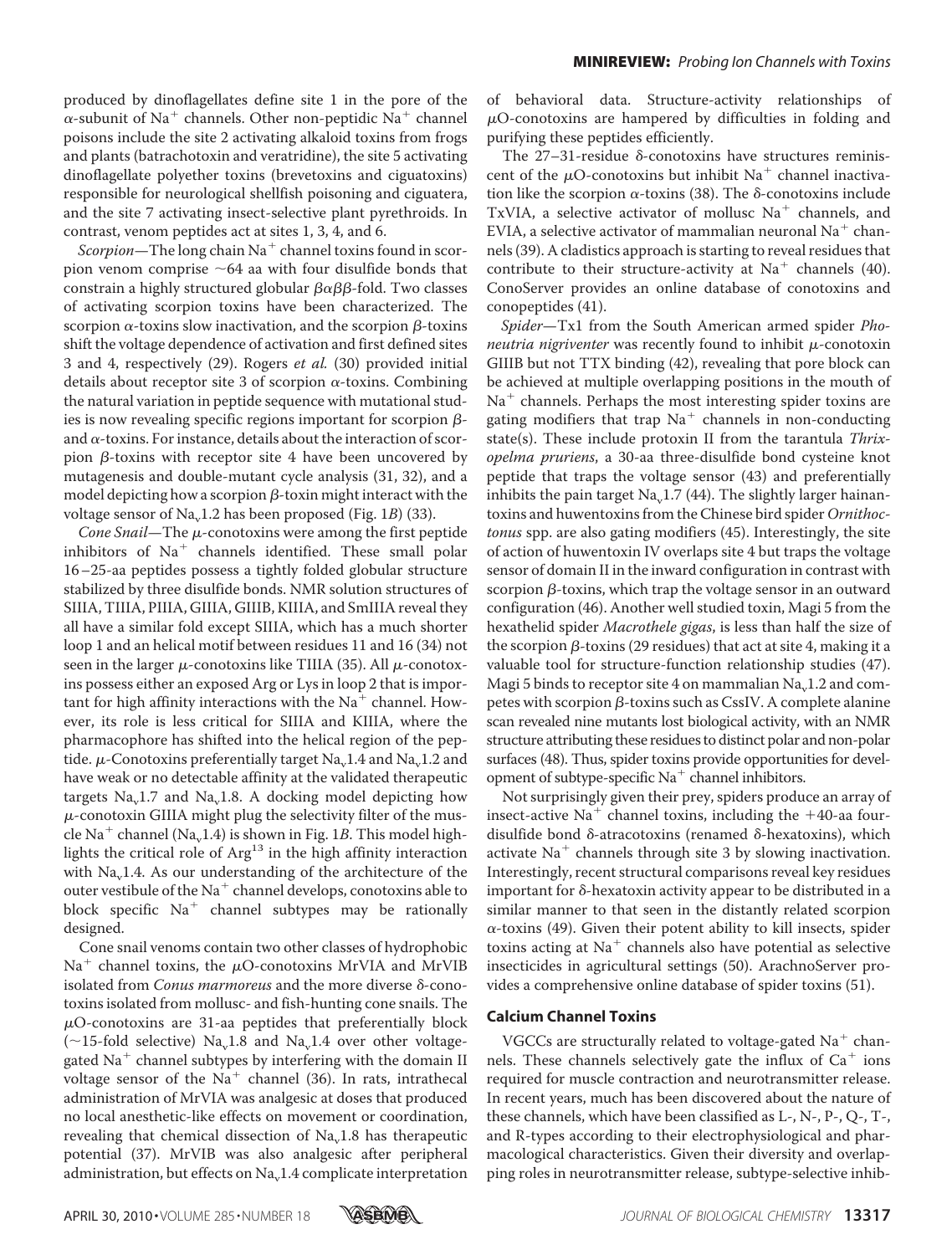itors are required to determine their relative roles in normal and disease processes. Unfortunately, lack of appropriate crystal structure templates for mammalian calcium channels has limited attempts to generate predictive homology models.

*Cone Snail—* $\omega$ -Conotoxins from fish-hunting cone snails are among the most potent ichthyotoxins. However, it is their selectivity for specific mammalian  $Ca^+$  channel subtypes that has been pivotal in determining the physiological role of specific neuronal Ca<sup>+</sup> channels, especially Ca<sub>y</sub>2.2, where  $\omega$ -conotoxins remain the most selective inhibitors known. The striking ability of subnanomole doses of  $\omega$ -conotoxin MVIIA or CVID (52) to produce analgesia in rats for up to 24 h when delivered intraspinally (intrathecally) helped identify the pivotal role of N-type VGCCs in spinal pain transmission (53) and led to development of a new class of pain therapeutic, with  $\omega$ -conotoxin MVIIA (Prialt, Elan Corp.) approved for severe pain. Unfortunately, MVIIA and CVID (AM336 or Leconitide) had unwanted side effects at efficacious doses, possibly a result of on-target effects at inhibitory spinal synapses and supraspinal sites.  $\omega$ -Conotoxin affinity for N-type Ca<sup>+</sup> channels is reduced upon coexpression with the auxiliary  $\alpha_2\delta$ -subunit (54), which might reduce the therapeutic window. Extensive structure-activity studies allow the development of several pharmacophore models for  $\omega$ -conotoxins, but mimetics with high affinity remain elusive.

 $Spider$ —The 48-aa four-disulfide bond  $\omega$ -agatoxin IVA from grass spider *Agelenopsis aperta* has become a reference inhibitor used to define the role of  $Ca<sub>v</sub>2.1$  in cells and tissues (55). The  $\omega$ -agatoxins are gating modifier toxins that bind to S3 in domain IV, a region that overlaps the binding site of other gating modifier toxins that act on  $K^+$  and Na<sup>+</sup> channels, albeit with different effects on channel gating (56). The 41-residue three-disulfide bond SNX482 ( $\omega$ -theraphotoxin Hg1a) from the tarantula *Hysterocrates gigas* interacts with domains III and IV to inhibit activation of VGCCs, including Ca<sub>n</sub> 2.3 (57). Ca<sup>+</sup> channel modulators from spiders also target insect  $Ca^{2+}$  channels and may prove valuable in validating insecticidal  $Ca<sup>+</sup>$ channel targets.

*Snake*—Snake venoms contain a diversity of L-type Ca channel inhibitors. Calciseptine, a 60-aa four-disulfide bond peptide from black mamba *Dendroaspis polylepsis polylepis* venom, selectively inhibits dihydropyridine-sensitive cardiac L-type  $Ca^{2+}$  channels but enhances L-type current in skeletal muscle (58). Calcicludine from the green mamba *Dendroaspis angusticeps*is a 60-residue three-disulfide bond peptide, resembling the dendrotoxins in structure, that blocks L-type  $Ca^{2+}$ currents (59). Calcicludine causes only a partial block of current through interactions across multiple domains to stabilize a low conductance state of the channel in a manner reminiscent of inhibition by dihydropyridines (60).

## **Nicotinic Acetylcholine Receptors**

nAChRs are nonselective pentameric cation channels that open in response to acetylcholine binding (61). The adult muscle nAChR is the major neurotransmitter receptor at the neuromuscular junction and represents a target of choice for many paralyzing toxins. From the 12 neuronal subunits known, few form functional homopentamers ( $\alpha$ <sub>7</sub> and  $\alpha$ <sub>9</sub>), with most native nAChRs having a subunit stoichiometry that comprises combinations of different  $\alpha$ - and  $\beta$ -subunits, *e.g.*  $\alpha_3\beta_2$  or  $\alpha_6\alpha_4\beta_2\beta_3$ .

The soluble homopentameric AChBP, isolated by the Smit group from *Lymnaea*, is structurally and functionally homologous to the ECD of nAChRs, albeit with low sequence identity (25%) (61). The structure of AChBP was first solved at atomic resolution by Sixma and co-workers (62), revealing the architecture of the ACh-binding site in great detail. AChBP coordinates have been used to model the ECD of ligand-gated ion channels, especially nAChRs. Alkaloid poisons from plants (nicotine, cytisine, anabaseine, methyllycaconitine, and tubocurarine), poison dart frogs (epibatidine and analogs), algae (anatoxin), and molluscs (neosurugatoxin) act at nAChRs (63), with three toxins (nicotine, epibatidine, and methyllycaconitine) co-crystallized with AChBP [\(supplemental](https://doi.org/10.1074/jbc.R109.076596) [Fig. 2\)](https://doi.org/10.1074/jbc.R109.076596). Toxins within a structural family appear to bind in a similar manner despite significant differences in primary sequence.

*Snake*—The snake  $\alpha$ -neurotoxins (60–74 aa) are high affinity nAChR ligands first used to help isolate and characterize the nAChR. One of the most studied and widely used is  $\alpha$ -bungarotoxin, purified in the 1960s from venom of the banded krait *Bungarus multicinctus* and now co-crystallized with the rat nAChR  $\alpha_1$ -subunit (64). This work represents the first atomic resolution structure of the ECD of a mammalian ligand-gated ion channel component, revealing a remarkable conservation of architecture across species, with the ECD coordinates virtually superimposable with the structure of AChBP bound to the related  $\alpha$ -cobratoxin [\(supplemental Fig. 2\)](https://doi.org/10.1074/jbc.R109.076596). It is evident both  $\alpha$ -bungarotoxin and  $\alpha$ -cobratoxin utilize a common structural motif comprising a short  $\alpha$ -helix to interact with the receptor, confirming the large body of mutagenesis data.

*Cone Snail*—*Conus* species have evolved a broad range of small  $\alpha$ -conotoxins that target nerve and muscle nAChRs for prey capture. A recent screen over the nAChR homolog AChBP revealed the venom of all 30 species examined contained significant nicotinic activity (65), indicating many new ligands remain to be isolated. Indeed, subtype-selective  $\alpha$ -conotoxins have significantly contributed to the characterization of nAChRs both *in vivo* and *in vitro*, and some even may have therapeutic applications. Three conotoxins ( $\alpha$ -conotoxin ImI and variants of  $\alpha$ -conotoxins PnIA and TxIA) have been co-crystallized with AChBP, revealing a similar binding mode within the acetylcholine-binding pocket (65– 68). Common among the three structures is the strong contribution of hydrophobic contacts between a conserved proline and several hydrophobic residues of  $\alpha$ -conotoxins and residues in the aromatic cage of AChBP [\(supplemental Fig. 2\)](https://doi.org/10.1074/jbc.R109.076596). Specific electrostatic interactions and hydrogen bonds that are unique for each  $\alpha$ -conotoxin establish affinity and selectivity. For instance, the recently discovered  $\alpha$ -conotoxin TxIA utilizes a strong electrostatic pairing between Arg<sup>5</sup> and AChBP Asp<sup>195</sup> binding (65) that contributes to a tilt in its orientation within the acetylcholine-binding pocket. Based on these crystal structures, models for several nAChR subtypes have been built and used as templates to dock  $\alpha$ -conotoxins (69–72). Results from mutagenesis experiments using these models were in agreement with the

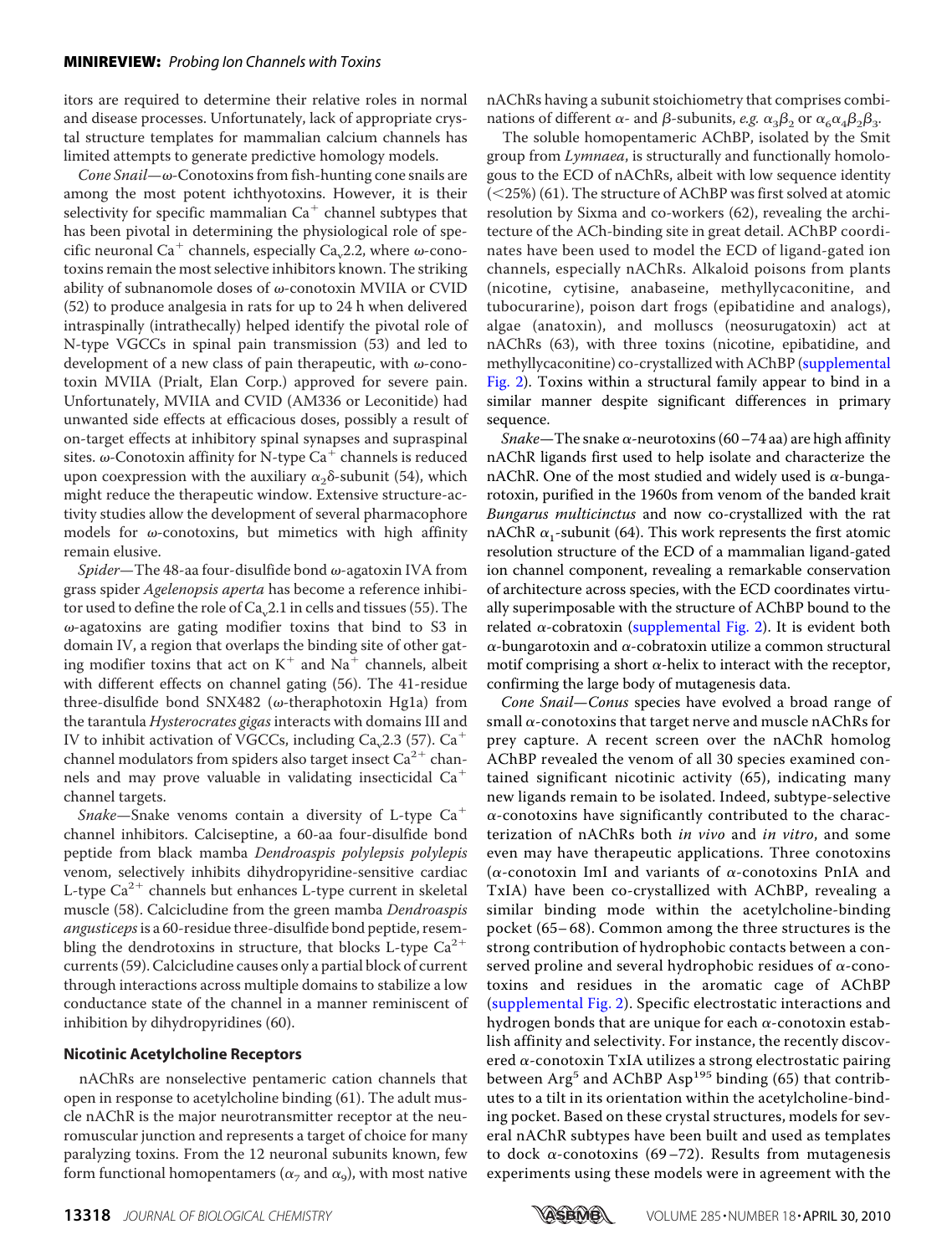predictions, highlighting the potential of these docking models to guide ligand design (73).

#### **NMDA Receptors**

NMDA receptors are tetrameric ligand-gated ion channels with high  $Ca^{2+}$  permeability that mediate fast excitatory neurotransmission in the central nervous system. They are composed mainly of two NR1 and two NR2 subunits and are implicated in chronic and acute neurological disorders. Gouaux and co-workers (74, 75) provided atomic resolution structures of the NMDA extracellular binding domains bound to agonists, partial agonists, and antagonists, opening the way to rational development of NMDA receptor antagonists. To date, only cone snails have yielded venom peptides targeting NMDA receptors.

Conantokins are small peptides (17–22 aa) that selectively and potently inhibit NMDA receptors. The first was isolated from *Conus geographus* (76). Conantokins have potential as analgesics (77) and anticonvulsants (78). Structure-activity studies of conantokins (79) and a docking model suggesting that conantokin G can fit into the agonist-binding cleft of the NR2 subunit [\(supplemental Fig. 3\)](https://doi.org/10.1074/jbc.R109.076596) (80) should allow rational design of mimetics.

## **Acid-sensing Ion Channels**

ASICs are proton-gated cationic channels in the degenerin/ epithelial  $Na<sup>+</sup>$  channel superfamily. ASICs play essential roles in the detection and processing of sensory information. In mammals, four genes code for ASICs, but alternative splicing leads to six isoforms (ASIC1a, ASIC1b, ASIC2a, ASIC2b, ASIC3, and ASIC4). Gouaux and co-workers (81) recently determined the x-ray structure of an ASIC1 protein from chicken, which revealed a chalice-like shaped trimer, with each subunit composed of two transmembrane domains, a large multidomain extracellular region, and a negatively charged pocket at the interface of two adjacent subunits forming the proton-binding site. To date, only a sea anemone and a spider venom peptide have been shown to target ASICs, but only the latter has been investigated in detail (82).

PcTx1, a 40-aa peptide from the South American spider *Psalmopoeus cambridgei*, potently and selectively inhibits homomeric ASIC1a (IC $_{50}$  < 1 nm) (83). PcTx1 reduces ischemic brain injury in rat and mouse models of ischemia and reduces thermal, mechanical, chemical, inflammatory, and neuropathic pain behaviors in rodents (84). Docking of PcTx1 onto ASIC1 channel (85, 86) suggests it binds at the interface of two subunits, near the proton-binding site, consistent with experimental data.

## **Conclusions**

Venom peptides have evolved to target ion channels using a diversity of structures and modes of interaction. Given that -99% of venom peptides are pharmacologically uncharacterized and that most known toxins target ion channels, venom peptides remain a virtually untapped source of new probes for research and leads to new therapeutics. With the increasing availability of ion channel crystal structure templates, advanced computational tools, and high throughput ion channel assays,

its is becoming viable to rationally design modified venom peptides for improved selectivity, distribution, and *in vivo* plasma half-life, providing an alternative to traditional approaches to ion channel drug discovery.

*Acknowledgments—We thank Marc Baldus for preparing a figure of the kaliotoxin-KcsA-K<sub>v</sub>1.3 complex and the many colleagues who kindly provided the coordinates of their toxin-receptor complexes.*

#### **REFERENCES**

- 1. Catterall, W. A. (1995) *Annu. Rev. Biochem.* **64,** 493–531
- 2. Lewis, R. J., and Garcia, M. L. (2003) *Nat. Rev. Drug Discov.* **2,** 790–802
- 3. Yellen, G. (2002) *Nature* **419,** 35–42
- 4. Doyle, D. A., Morais Cabral, J., Pfuetzner, R. A., Kuo, A., Gulbis, J. M., Cohen, S. L., Chait, B. T., and MacKinnon, R. (1998) *Science* **280,** 69–77
- 5. Jenkinson, D. H. (2006) *Br. J. Pharmacol.* **147,** Suppl. 1, S63–S71
- 6. Me´nez, A. (1998) *Toxicon* **36,** 1557–1572
- 7. Mouhat, S., De Waard, M., and Sabatier, J. M. (2005) *J. Pept. Sci.* **11,** 65–68
- 8. Carbone, E., Wanke, E., Prestipino, G., Possani, L. D., and Maelicke, A. (1982) *Nature* **296,** 90–91
- 9. Rodríguez de la Vega, R. C., Merino, E., Becerril, B., and Possani, L. D. (2003) *Trends Pharmacol. Sci.* **24,** 222–227
- 10. Ellis, K. C., Tenenholz, T. C., Jerng, H., Hayhurst, M., Dudlak, C. S., Gilly, W. F., Blaustein, M. P., and Weber, D. J. (2001) *Biochemistry* **40,** 5942–5953
- 11. Eriksson, M. A., and Roux, B. (2002) *Biophys. J.* **83,** 2595–2609
- 12. Cui, M., Shen, J., Briggs, J. M., Fu, W., Wu, J., Zhang, Y., Luo, X., Chi, Z., Ji, R., Jiang, H., and Chen, K. (2002) *J. Mol. Biol.* **318,** 417–428
- 13. Rauer, H., Lanigan, M. D., Pennington, M. W., Aiyar, J., Ghanshani, S., Cahalan, M. D., Norton, R. S., and Chandy, K. G. (2000) *J. Biol. Chem.* **275,** 1201–1208
- 14. Lange, A., Giller, K., Hornig, S., Martin-Eauclaire, M. F., Pongs, O., Becker, S., and Baldus, M. (2006) *Nature* **440,** 959–962
- 15. Honma, T., and Shiomi, K. (2006) *Mar. Biotechnol.* **8,** 1–10
- 16. Gilquin, B., Braud, S., Eriksson, M. A., Roux, B., Bailey, T. D., Priest, B. T., Garcia, M. L., Ménez, A., and Gasparini, S. (2005) *J. Biol. Chem.* 280, 27093–27102
- 17. Pennington, M. W., Beeton, C., Galea, C. A., Smith, B. J., Chi, V., Monaghan, K. P., Garcia, A., Rangaraju, S., Giuffrida, A., Plank, D., Crossley, G., Nugent, D., Khaytin, I., Lefievre, Y., Peshenko, I., Dixon, C., Chauhan, S., Orzel, A., Inoue, T., Hu, X., Moore, R. V., Norton, R. S., and Chandy, K. G. (2009) *Mol. Pharmacol.* **75,** 762–773
- 18. Antuch, W., Berndt, K. D., Chávez, M. A., Delfín, J., and Wüthrich, K. (1993) *Eur. J. Biochem.* **212,** 675–684
- 19. Terlau, H., Shon, K. J., Grilley, M., Stocker, M., Stühmer, W., and Olivera, B. M. (1996) *Nature* **381,** 148–151
- 20. Jacobsen, R. B., Koch, E. D., Lange-Malecki, B., Stocker, M., Verhey, J., Van Wagoner, R. M., Vyazovkina, A., Olivera, B. M., and Terlau, H. (2000) *J. Biol. Chem.* **275,** 24639–24644
- 21. Huang, X., Dong, F., and Zhou, H. X. (2005) *J. Am. Chem. Soc.* **127,** 6836–6849
- 22. Zhang, S. J., Yang, X. M., Liu, G. S., Cohen, M. V., Pemberton, K., and Downey, J. M. (2003) *J. Cardiovasc. Pharmacol.* **42,** 764–771
- 23. Al-Sabi, A., Lennartz, D., Ferber, M., Gulyas, J., Rivier, J. E., Olivera, B. M., Carlomagno, T., and Terlau, H. (2004) *Biochemistry* **43,** 8625–8635
- 24. Rehm, H., and Lazdunski, M. (1988) *Proc. Natl. Acad. Sci. U.S.A.* **85,** 4919–4923
- 25. Imredy, J. P., and MacKinnon, R. (2000) *J. Mol. Biol.* **296,** 1283–1294
- 26. Katoh, E., Nishio, H., Inui, T., Nishiuchi, Y., Kimura, T., Sakakibara, S., and Yamazaki, T. (2000) *Biopolymers* **54,** 44–57
- 27. Wang, J. M., Roh, S. H., Kim, S., Lee, C. W., Kim, J. I., and Swartz, K. J. (2004) *J. Gen. Physiol* **123,** 455–467
- 28. Ruta, V., Jiang, Y., Lee, A., Chen, J., and MacKinnon, R. (2003) *Nature* **422,** 180–185
- 29. Rodríguez de la Vega, R. C., and Possani, L. D. (2005) *Toxicon* **46,** 831–844